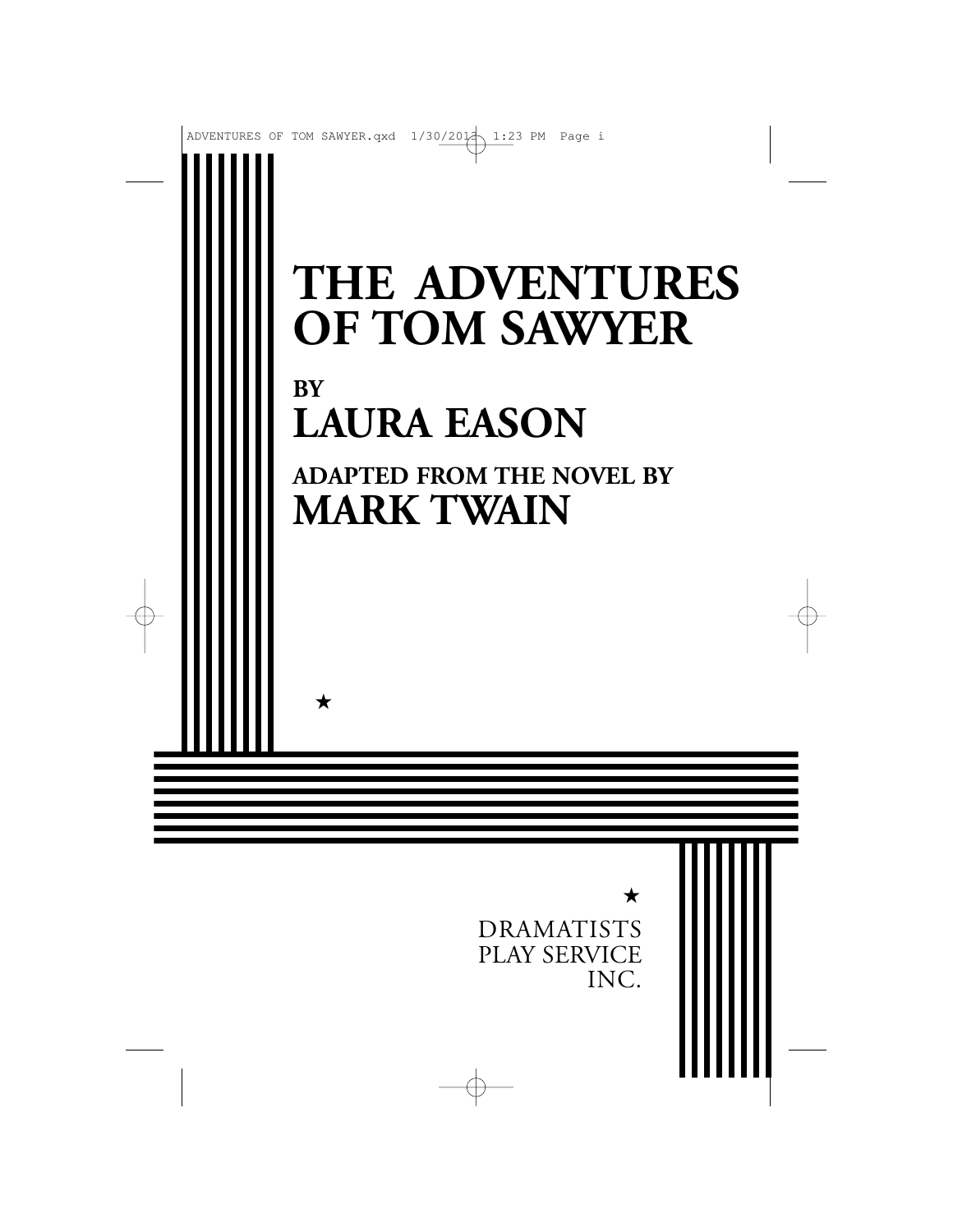#### THE ADVENTURES OF TOM SAWYER Copyright © 2012, Laura Eason All Rights Reserved

CAUTION: Professionals and amateurs are hereby warned that performance of THE ADVENTURES OF TOM SAWYER is subject to payment of a royalty. It is fully protected under the copyright laws of the United States of America, and of all countries covered by the International Copyright Union (including the Dominion of Canada and the rest of the British Commonwealth), and of all countries covered by the Pan-American Copyright Convention, the Universal Copyright Convention, the Berne Convention, and of all countries with which the United States has reciprocal copyright relations. All rights, including without limitation professional/amateur stage rights, motion picture, recitation, lecturing, public reading, radio broadcasting, television, video or sound recording, all other forms of mechanical, electronic and digital reproduction, transmission and distribution, such as CD, DVD, the Internet, private and file-sharing networks, information storage and retrieval systems, photocopying, and the rights of translation into foreign languages are strictly reserved. Particular emphasis is placed upon the matter of readings, permission for which must be secured from the Author's agent in writing.

The English language stock and amateur stage performance rights in the United States, its territories, possessions and Canada for THE ADVENTURES OF TOM SAWYER are controlled exclusively by DRAMATISTS PLAY SERVICE, INC., 440 Park Avenue South, New York, NY 10016. No professional or nonprofessional performance of the Play may be given without obtaining in advance the written permission of DRAMATISTS PLAY SERVICE, INC., and paying the requisite fee.

Inquiries concerning all other rights should be addressed to William Morris Endeavor Entertainment, LLC, 1325 Avenue of the Americas, 15th Floor, New York, NY 10019. Attn: Derek Zasky.

#### **SPECIAL NOTE**

Anyone receiving permission to produce THE ADVENTURES OF TOM SAWYER is required to give credit to the Author as sole and exclusive Author of the Play on the title page of all programs distributed in connection with performances of the Play and in all instances in which the title of the Play appears for purposes of advertising, publicizing or otherwise exploiting the Play and/or a production thereof. The name of the Author must appear on a separate line, in which no other name appears, immediately beneath the title and in size of type equal to 50% of the size of the largest, most prominent letter used for the title of the Play. No person, firm or entity may receive credit larger or more prominent than that accorded the Author. The billing must appear as follows:

> THE ADVENTURES OF TOM SAWYER by Laura Eason adapted from the novel by Mark Twain

The following acknowledgment must appear on the title page in all programs distributed in connection with performances of the Play and all advertising and publicity in which full production credits appear, as well as in all newspaper advertising of  $1/4$  page or more, house boards, billboards and posters whenever the Author's name appears, in size of type no less than 25% of the size of the Author's credit:

THE ADVENTURES OF TOM SAWYER was originally commissioned by and received its world premiere at Hartford Stage in 2010. Michael Wilson, Artistic Director Michael Stotts, Managing Director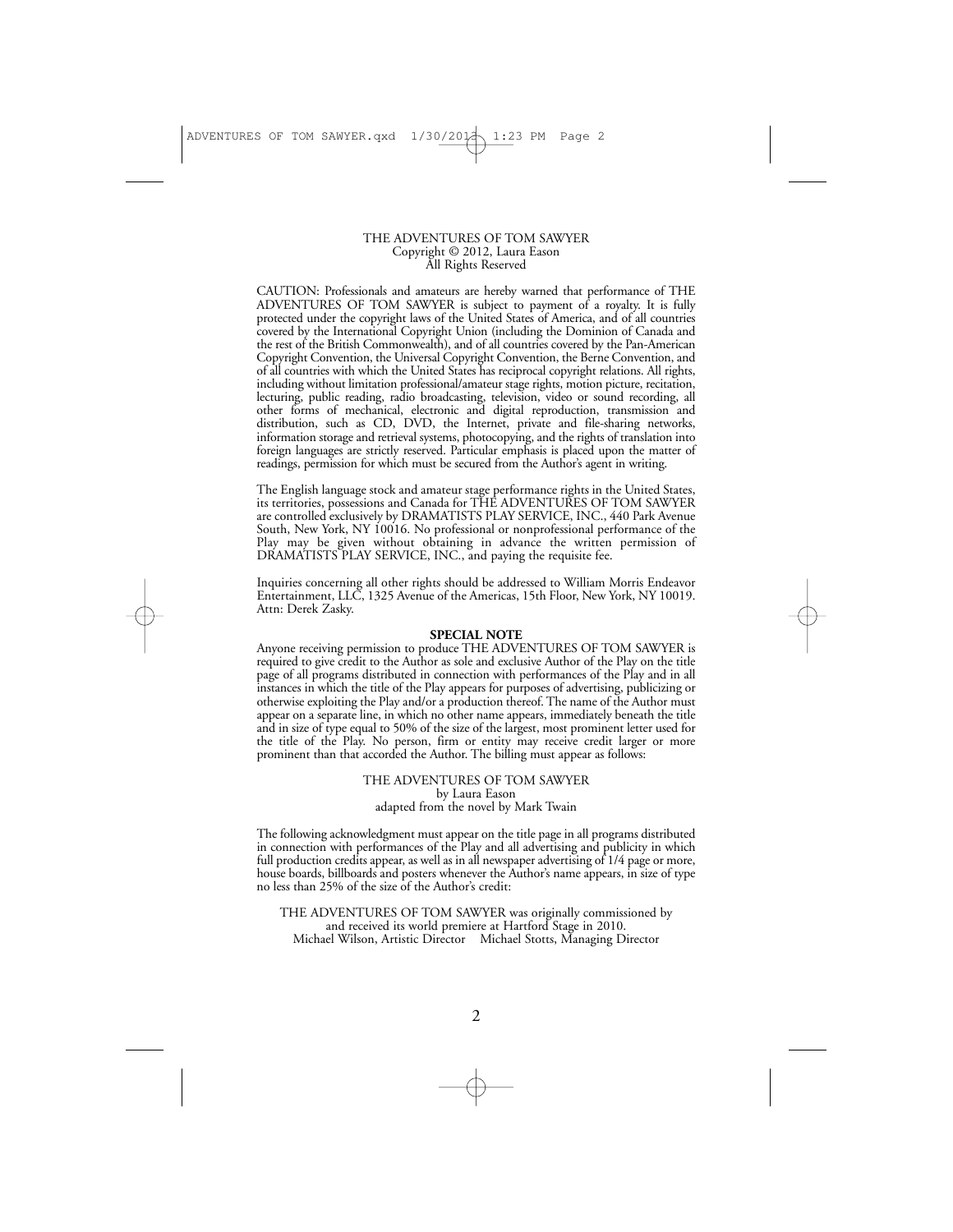THE ADVENTURES OF TOM SAWYER was commissioned and first presented by Hartford Stage (Michael Wilson, Artistic Director; Michael Stotts, Executive Director) in Hartford, Connecticut. It received its world premiere on April 9, 2010. It was directed by Jeremy B. Cohen; the set design was by Daniel Ostling; the costume design was by Ilona Somogyi; the lighting design was by Robert Wierzel; the sound design and original music were by Broken Chord Collective/Daniel Baker and Aaron Meicht; the fight/movement director was Tommy Rapley; and the production stage manager was Cynthia Cahill. The cast was as follows:

| TOM SAWYER Tim McKiernan                    |  |
|---------------------------------------------|--|
| BECKY THATCHER and others  Louisa Krause    |  |
| HUCKLEBERRY FINN and others  Casey Predovic |  |
|                                             |  |
| SID SAWYER and others Chris Bowyer          |  |
| AUNT POLLY and others  Nancy Lemenager      |  |
| INJUN JOE and others Teddy Canez            |  |
| MUFF POTTER and others  Erik Lochtefeld     |  |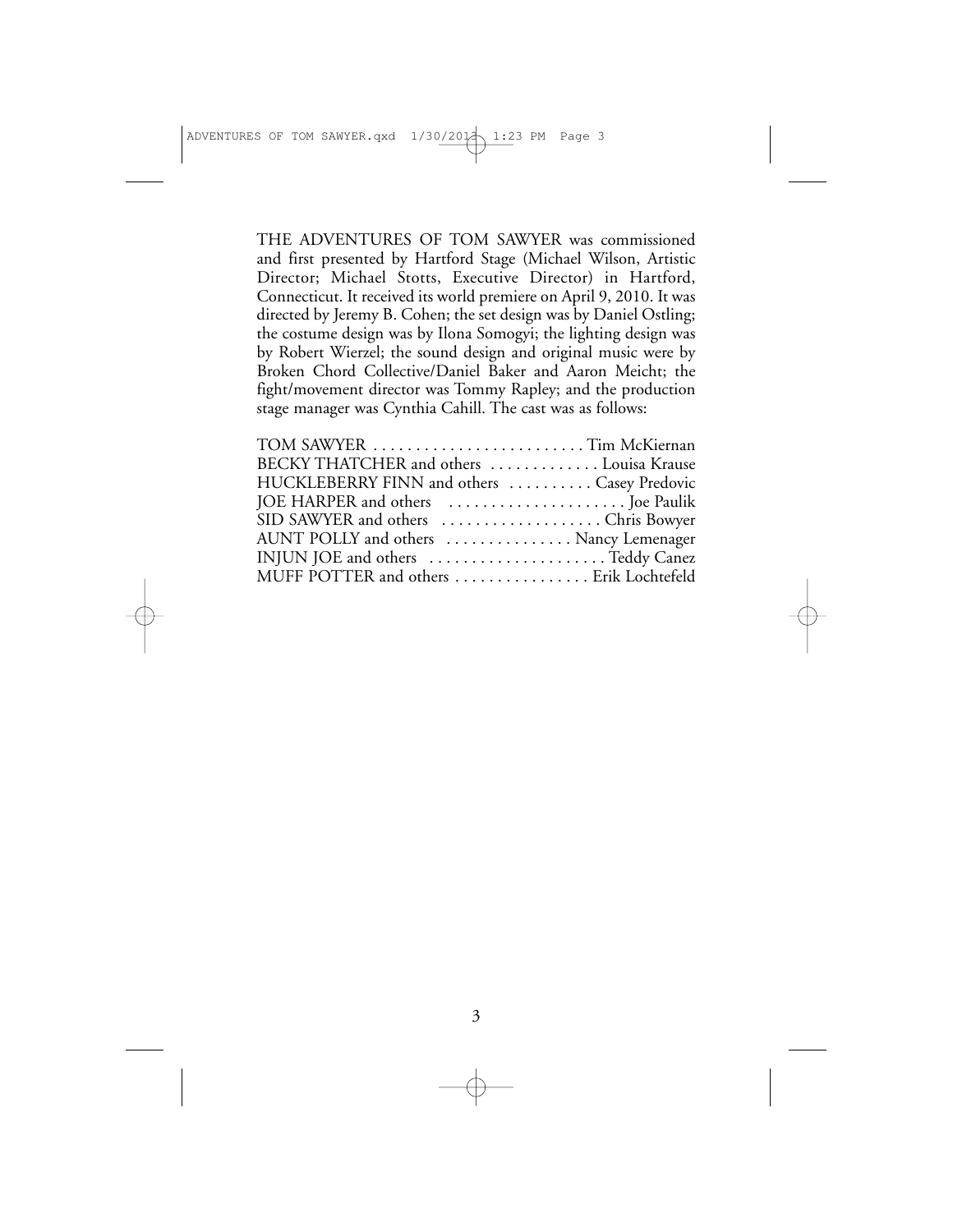THE ADVENTURES OF TOM SAWYER received its New York premiere at the New Victory Theatre on March 2, 2012. It was presented in association with Actors Theatre of Louisville, Repertory Theatre of St. Louis, Kansas City Repertory Theatre and Hartford Stage. It was directed by Jeremy B. Cohen; the set design was by Daniel Ostling; the costume design was by Lorraine Venberg; the lighting design was by Robert Wierzel; the sound design and original music were by Broken Chord Collective/Daniel Baker and Aaron Meicht; and the fight/movement director was Tommy Rapley. The cast was as follows:

| TOM SAWYER Tim McKiernan                  |  |
|-------------------------------------------|--|
| BECKY THATCHER and others  Hayley Treider |  |
| HUCKLEBERRY FINN and others  Robbie Tann  |  |
|                                           |  |
| SID SAWYER and others  Nate Trinrud       |  |
| AUNT POLLY and others  Nance Williamson   |  |
| INJUN JOE and others  Michael D. Nichols  |  |
| MUFF POTTER and others  Joseph Adams      |  |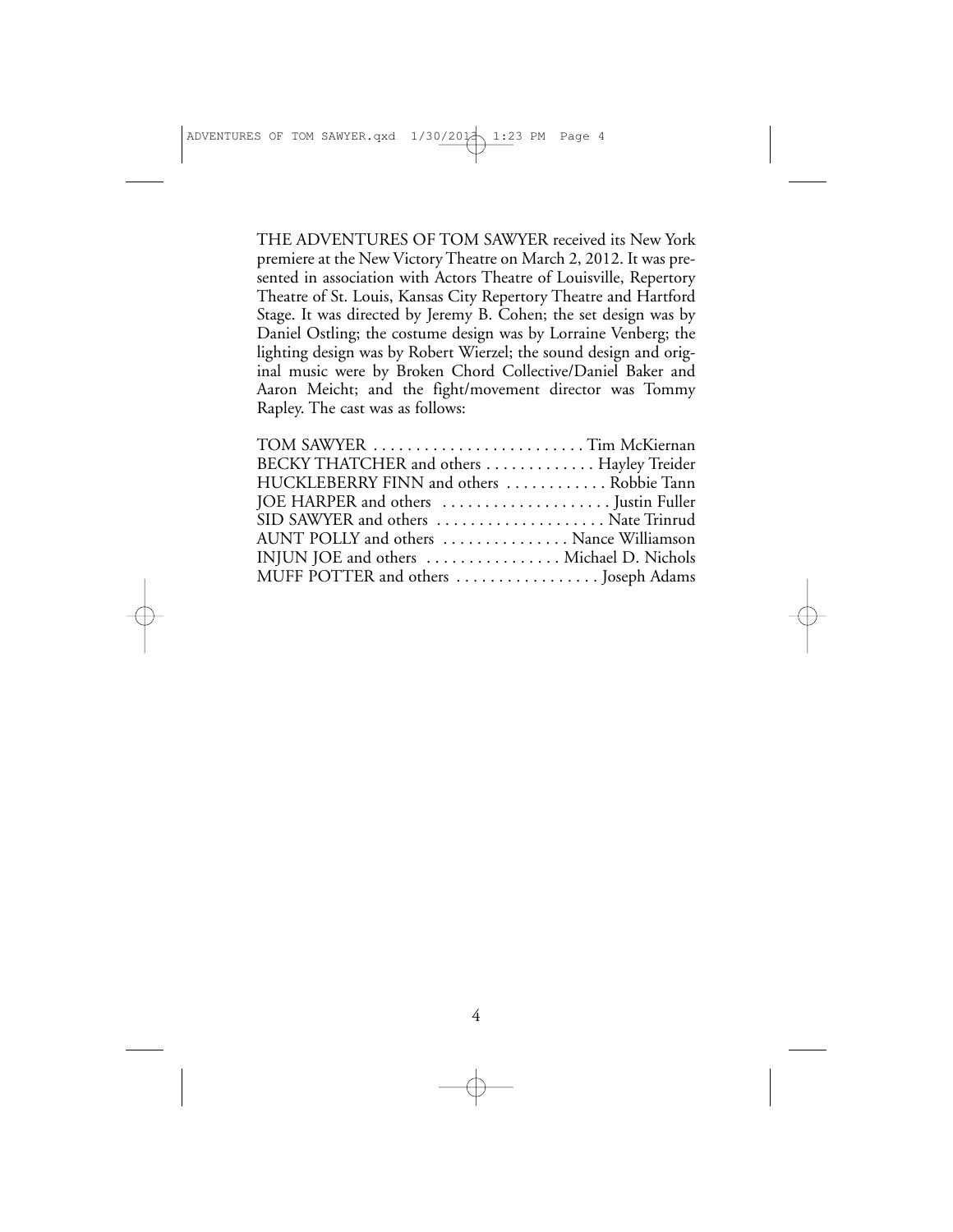### **CHARACTERS**

ACTOR #1: JOE HARPER, also plays TOWNSPERSON 1, DEFENSE LAWYER, ACCOMPLICE

ACTOR #2: BECKY THATCHER

ACTOR #3: SID SAWYER, also plays DOC ROBINSON, PROSECUTION LAWYER

ACTOR #4: MUFF POTTER, also WIDOW'S BROTHER

ACTOR #5: INJUN JOE, also plays MASTER DOBINS, **MINISTER** 

ACTOR #6: TOM SAWYER

ACTOR #7: HUCKLEBERRY FINN, also plays TOWNSPERSON 2

ACTOR #8: AUNT POLLY, also plays WIDOW DOUGLAS

### **TIME**

1840s.

### **PLACE**

St. Petersburg, Missouri, on the Mississippi River.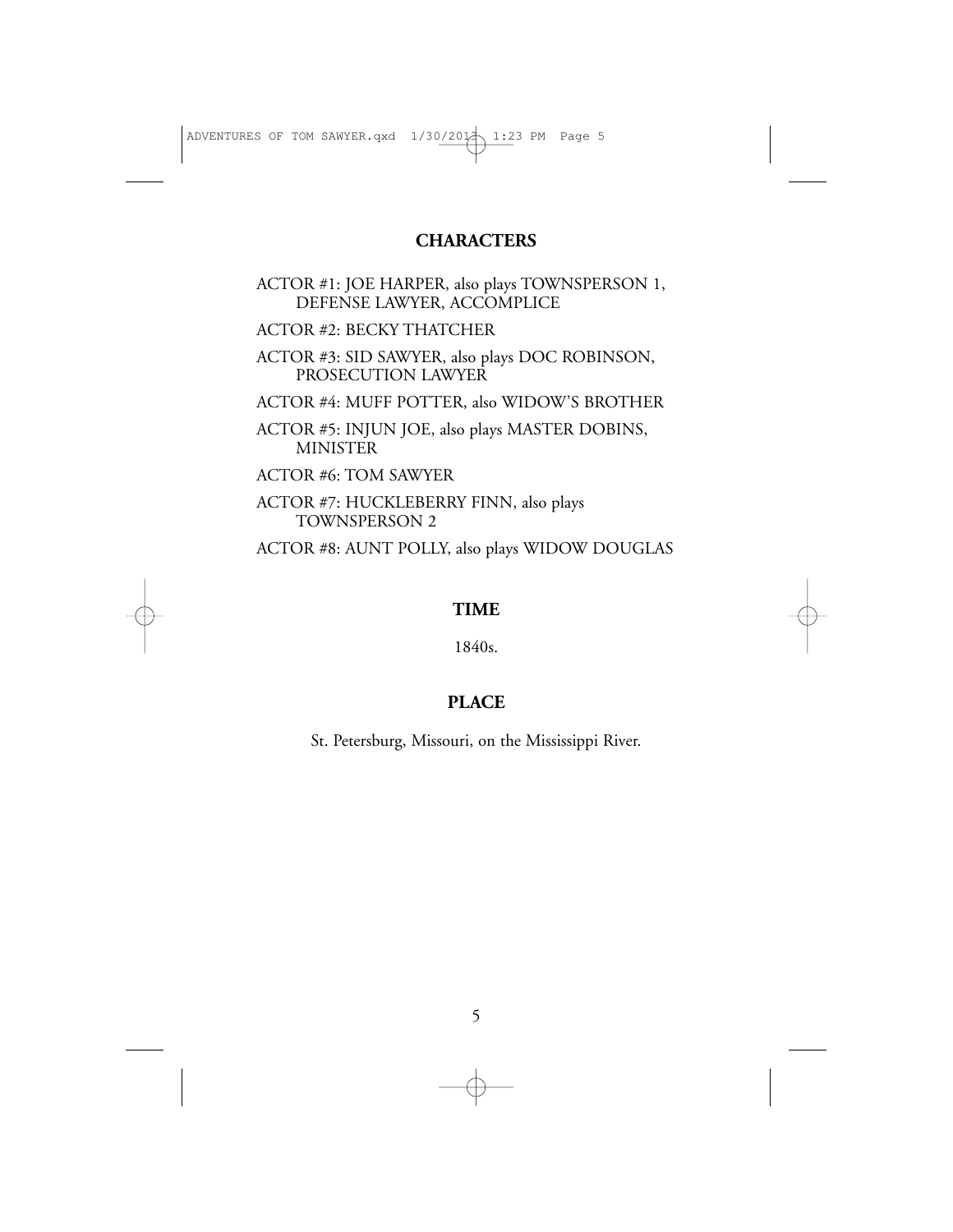### **PRODUCTION NOTES**

THE SET: An open and very flexible space. Locations should be established as minimally as possible utilizing lights to set the scene. For example, a simple bench could represent Muff Potter's jail cell, a few chairs and a table could make up the school room, etc.

THE PHYSICAL LIFE OF THE PLAY: The world premiere production had a very strong physical life that included carefully choreographed transitions (often using the actors to move set pieces, chairs, etc., instead of the crew) and highly theatrical "movement sections" which are marked as such in the script. Future productions would be wise to incorporate a lively physical life, for much of the spirit and delight of the story lies in the movement of the characters and not just the words they say. Narration placed at the top of a scene is intended to cover the transition into that scene.

MUSIC / SOUND DESIGN: The world premiere production was heavily scored with original music — in transitions, under movement section, etc. — which is also recommended.

THE NARRATIVE VOICE: All of the actors narrate the story. The narration should be as natural as possible. The audience should feel as if they are sitting with a friend who is in the middle of telling his favorite story with truth, animation and excitement. There shouldn't be anything forced or "acted" about the narration. It is simple straight-forward, honestly excited storytelling. Also, there should be a delineation between the actor narrating and the characters that actor plays. It should never feel like the character of Muff Potter, for example, is narrating, even when there are lines of narration for actor #4 followed immediately by Muff Potter lines. The actor should attack the narration with their natural voice and manner and then switch into any character voice or physicality when the scene begins.

APPROACHING CHARACTER: When using only eight actors, the play is conceived to not have child actors. In the original production, Tom, Becky and Huck were played by actors in their very early twenties. It is important, therefore, to not have the actors attempt to "play young" but to simply be as honest and true to the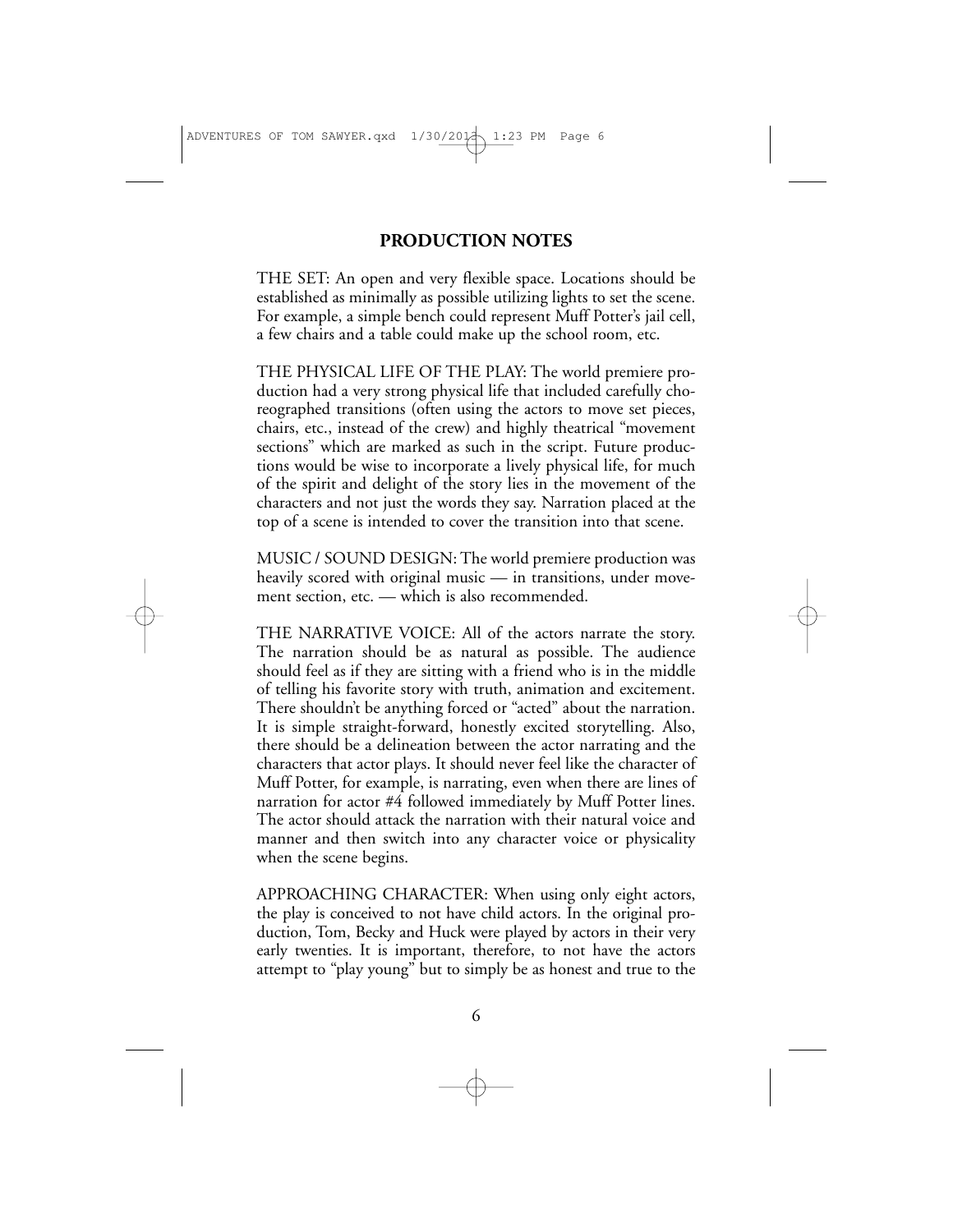intention of scenes as possible. There should be nothing pushy or "acting at" in the scenes as anything of that ilk rings very false with this material. The emotions and intentions must be grounded and real or risk cheapening the experience and making the show feel trite and empty.

DANGER IN THE PLAY: Although this adaptation is conceived for a family audience, it is important that the aspects of danger and fear in the play not be glossed over or minimized. For example, it serves the story better if the nightmare described at the top of Act Two — but left for the director to imagine in detail — is in some way enacted. The darker aspects of the story are essential for the character arcs and action of the play to work. The world premiere contained stage combat, a staged nightmare with some violent imagery and a very tense cave scene. The danger in the show was significant enough that the suggested minimum age for our audience was eight.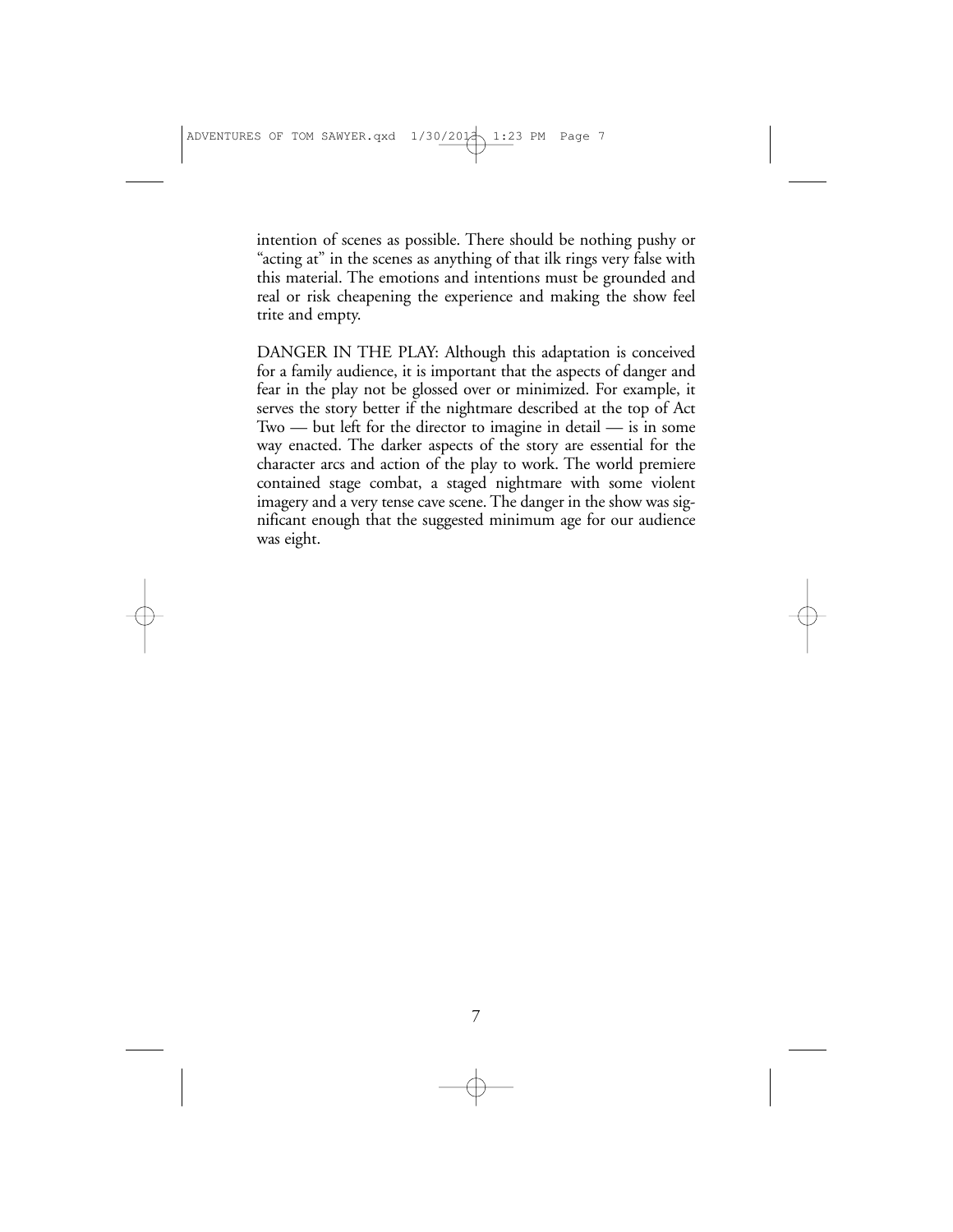### **THE ADVENTURES OF TOM SAWYER**

### **PROLOGUE**

*The ensemble gathers.*

ACTOR #6. This is the chronicle of a boy named Tom Sawyer. ACTOR #7. And as such, concerns itself with adventures fitting a boy.

ACTOR #5. Full of superstitions …

ACTOR #4. And murder …

ACTOR #3. And buried treasure …

ACTOR #1. And getting lost …

ACTOR #2. And being found again.

ACTOR #8. Although we tell this story mainly for the entertainment of boys and girls …

ACTOR #2. We hope it will not be shunned by men and women on that account.

ACTOR #4. For part of our plan is to remind you of what you once were yourselves …

ACTOR #3. And how you felt and thought and talked …

ACTOR #6. And of your own unexpected and surprising adventures.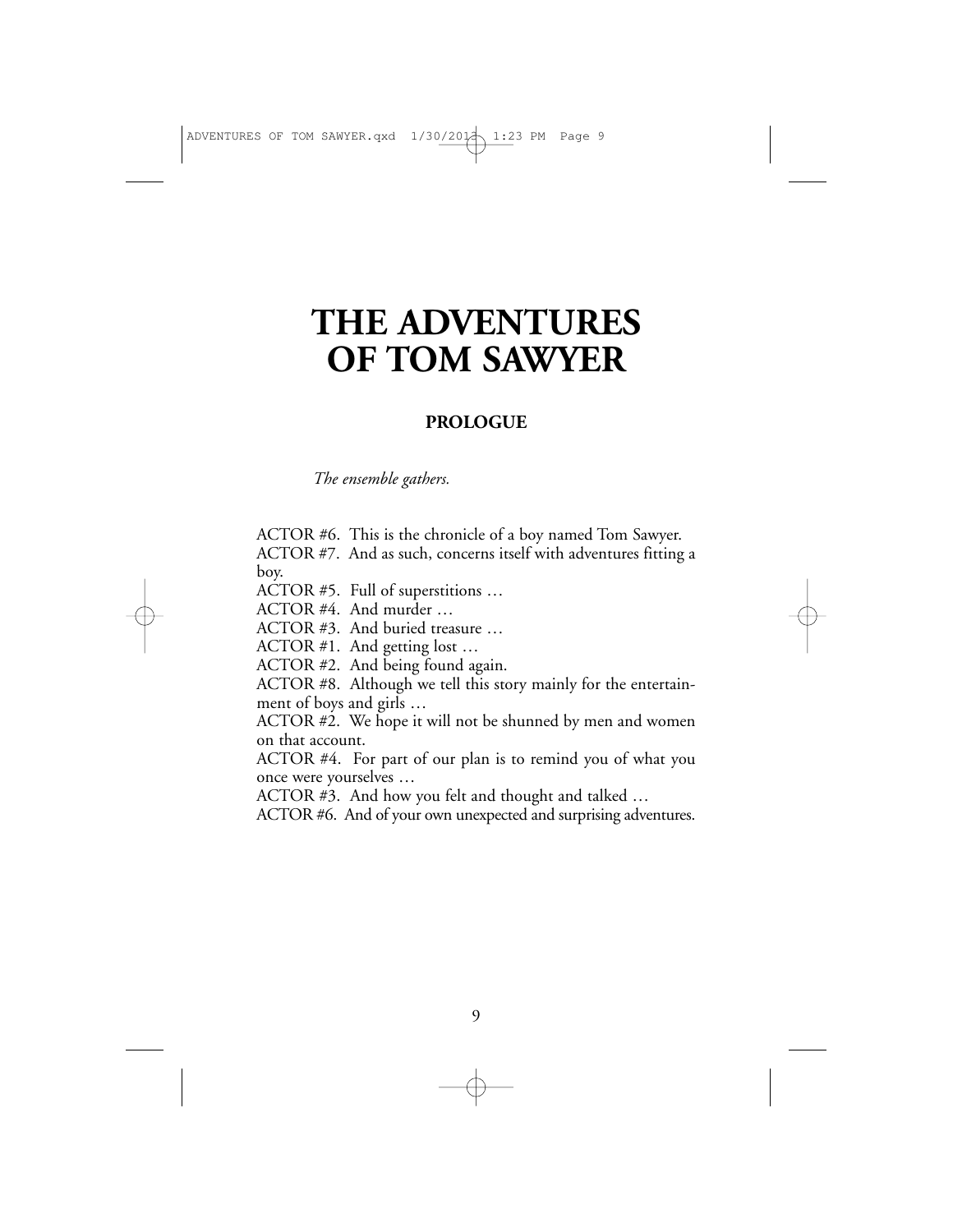### **ACT ONE**

### **Scene 1**

### **Hooky**

*The fishing hole. Tom Sawyer swings across the stage on a thick rope.*

TOM. Whooo-hooo! *(He splashes into the "fishing hole". Tom splashes around a bit, singing, perhaps "Buffalo Gals." Singing:)* Buffalo gals, won't you come out tonight, Come out tonight, come out tonight — *(Tom sees Huckleberry Finn, dressed in ragged, torn clothes, approaching.)* Hello, Huckleberry!

HUCKLEBERRY. Hello yourself, Tom Sawyer, and see how you like it.

TOM. What's that you got?

HUCKLEBERRY. Dead cat.

TOM. He's pretty stiff. Where'd you get him?

HUCKLEBERRY. Bought him off'n a boy.

TOM. What'd you give?

HUCKLEBERRY. A cow's bladder I got at the slaughterhouse.

TOM. What is dead cats good for, Huck?

HUCKLEBERRY. Good for? Cure warts with.

TOM. No! I bet I know something that's better.

HUCKLEBERRY. I bet you don't. What is it?

TOM. Spunk-water.

HUCKLEBERRY. Oh, I wouldn't give a dern for spunk-water.

TOM. D'you ever try it?

HUCKLEBERRY. No, I hain't. But Bob Tanner did. And it didn't do him a lick of good.

TOM. How'd he do it?

HUCKLEBERRY. He went and dipped his hand in a rotten stump where the rain-water was —

TOM. In the daytime?